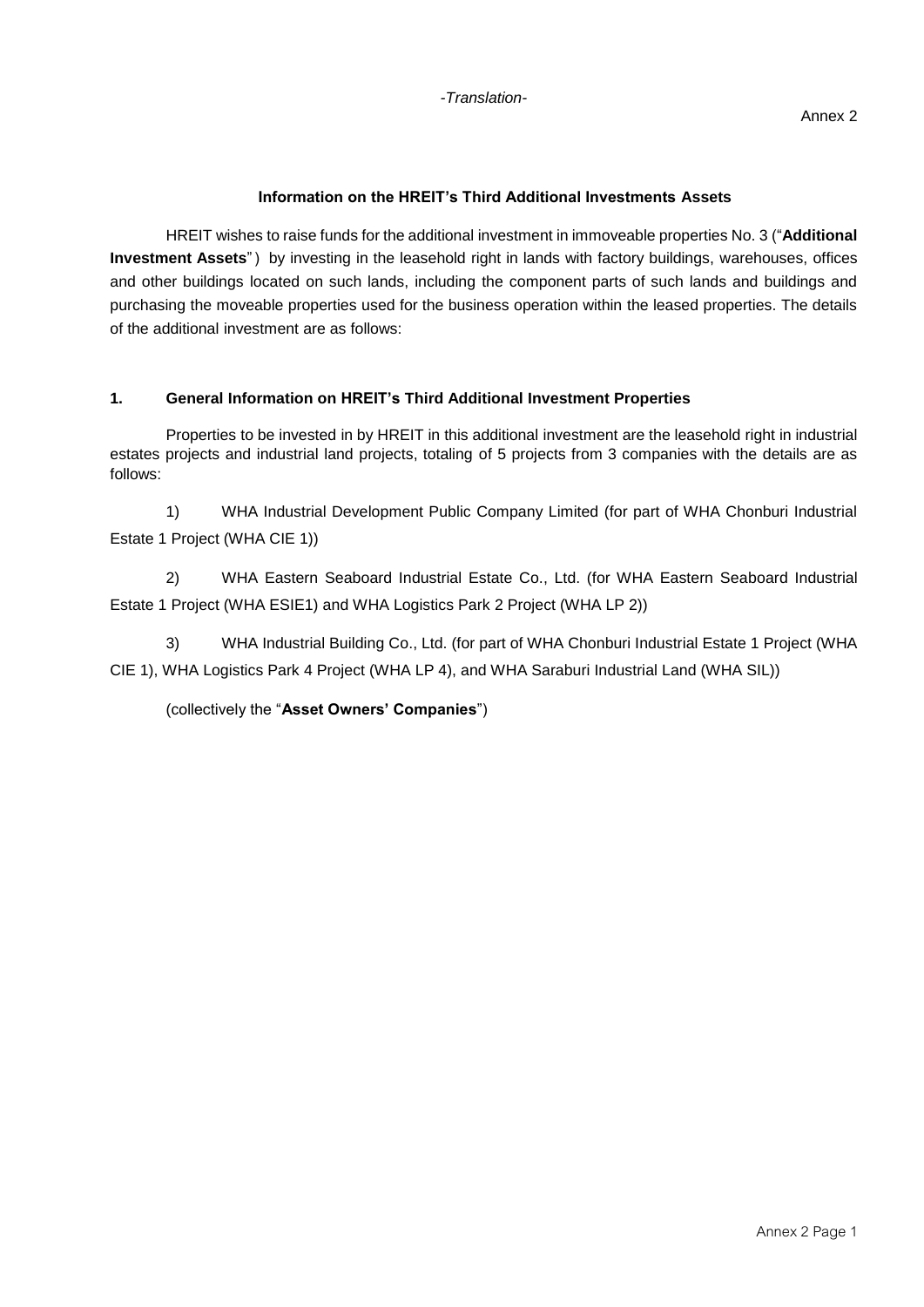#### **The Summary Table of the Additional Investment Assets**/1

| <b>Asset Type</b>                                                        |                                                                                                                                                               | <b>Total Detached Building Factory</b>                                           |                                      | <b>Total Attached Building Factory</b>                                   | <b>Total Warehouse</b>  |                                                                                  |  |  |  |  |
|--------------------------------------------------------------------------|---------------------------------------------------------------------------------------------------------------------------------------------------------------|----------------------------------------------------------------------------------|--------------------------------------|--------------------------------------------------------------------------|-------------------------|----------------------------------------------------------------------------------|--|--|--|--|
|                                                                          | Leasehold right of lands and buildings for 30 years from the commencement date of the lease period<br>with the right to extend the lease for another 30 years |                                                                                  |                                      |                                                                          |                         |                                                                                  |  |  |  |  |
| Nature of<br><b>Acquisition of</b><br><b>HREIT's Asset</b><br>(Overview) | Land                                                                                                                                                          | Total area of<br>approximately<br>35-3-7.72 rai                                  | Land                                 | Total area of<br>approximately<br>7-2-89.25 rai                          | Land                    | Total area of<br>approximately<br>5-1-83.27 rai                                  |  |  |  |  |
|                                                                          | <b>Buildings</b>                                                                                                                                              | 7 units with a building<br>area of approximately<br>26,680 square meters         | <b>Buildings</b>                     | 7 units with a building<br>area of approximately<br>13,206 square meters | <b>Buildings</b>        | 2 units with a building<br>area of approximately<br>8,901 square meters          |  |  |  |  |
|                                                                          | <b>WHA Chonburi</b><br>Industrial Estate 1                                                                                                                    | 1 unit with a total area of<br>approximately 3,360<br>square meters <sup>3</sup> | <b>WHA</b><br>Chonburi<br>Industrial | 5 units with a total area<br>of approximately 3,504<br>square meters     | <b>WHA</b><br>Logistics | 1 unit with a total area<br>of approximately 5,124<br>square meters <sup>3</sup> |  |  |  |  |
| <b>Nature of</b><br><b>Acquisition of</b><br><b>HREIT's Asset as</b>     |                                                                                                                                                               | Unoccupied by lessees <sup>4</sup>                                               | Estate 1                             | Fully occupied by<br>lessees                                             | Park 2                  | Unoccupied by lessees                                                            |  |  |  |  |
| classified by Project<br>/ Industrial Estate                             | <b>WHA Eastern</b><br>Seaboard                                                                                                                                | 6 units with a total area<br>of approximately 23,320<br>square meters            | <b>WHA Saraburi</b><br>Industrial    | 2 units with a total area<br>of approximately 9,702<br>square meters     | <b>WHA</b><br>Logistics | 1 unit with a total area<br>of approximately 3,777<br>square meters              |  |  |  |  |
|                                                                          | <b>Industrial Estate 1</b>                                                                                                                                    | Occupied by lessees for<br>$5$ units <sup><math>/1</math></sup>                  | Land                                 | Fully occupied by<br>lessees                                             | Park 4                  | Fully occupied by<br>lessees                                                     |  |  |  |  |
| Average<br><b>Building Age<sup>/2</sup></b>                              | Approximately 7.4 years                                                                                                                                       |                                                                                  |                                      | Approximately 6.9 years                                                  | Approximately 4.0 years |                                                                                  |  |  |  |  |

*Remarks: /1Information as of 31 March 2020.*

*/2 average building age as of the prospective investment date by HREIT on 1 January 2021.*

*/3 the building is currently under construction, which will be completed before the prospective investment date by HREIT on 1 January 2021.*

<sup>/4</sup> the Asset Owner's Companies received Letter of Intent from a potential lessee which is currently in the stage of negotiation process for Building and Land Lease Agreement and Service *Agreement.*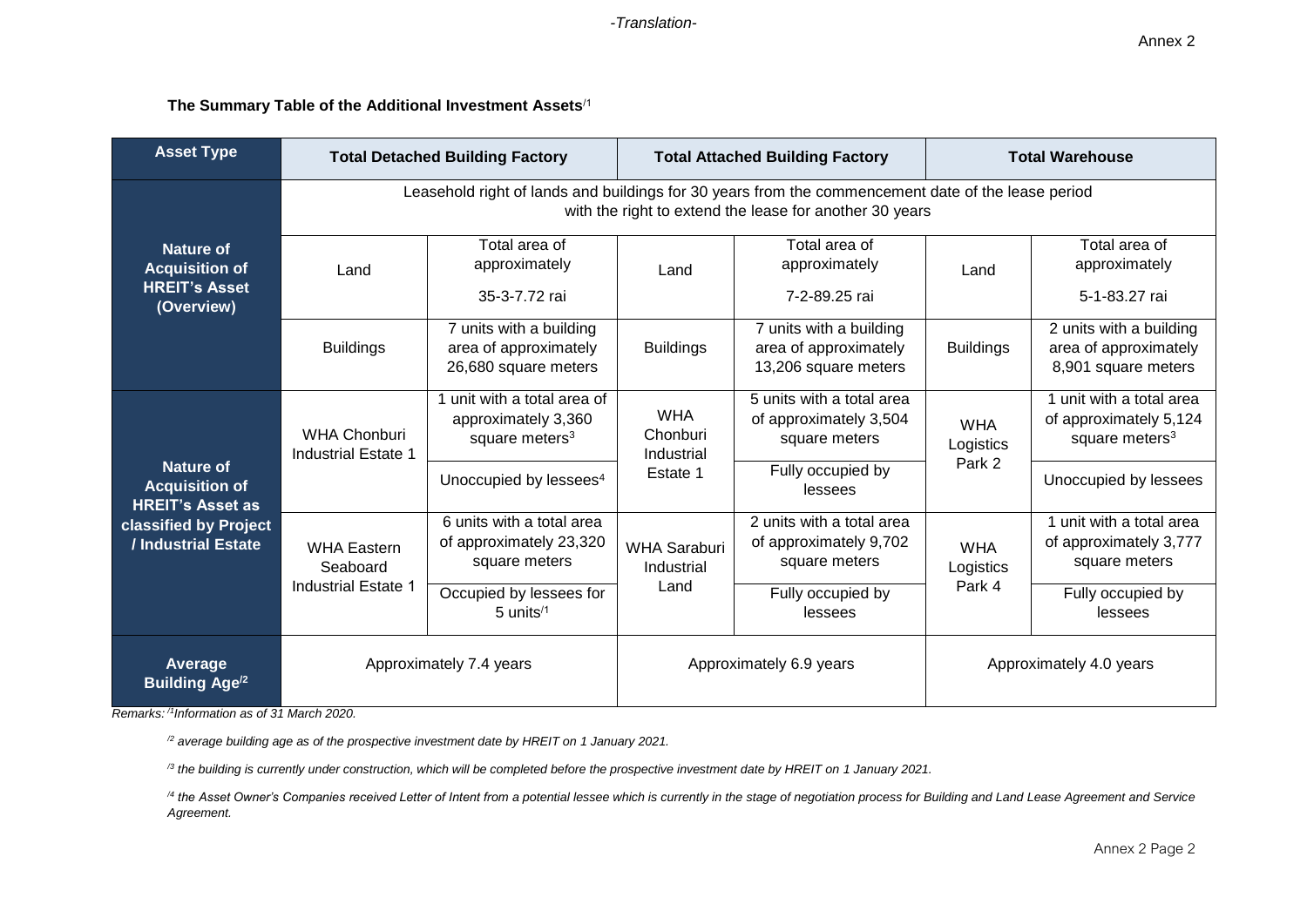#### **2. Nature of Investment of HREIT**

HREIT will invest in the Additional Investment Assets by leasing lands with factory buildings, warehouses, offices and other buildings located on such lands for 30 years from the commencement date of the lease period with the right to extend the lease for another 30 years, including the component parts of such lands and buildings, and purchasing moveable properties used for the business operation within the leased properties from the Asset Owner's Companies with the details as follows:

Leasehold in lands and factory buildings and leasehold in lands and warehouses:

- 1. Leasehold right of lands and factory buildings as follows:
	- 1.1. Detached building factory with a land area of approximately 35 rai 3 ngan 7.72 square wah, and a building area of approximately 26,680 square meters;
	- 1.2. Attached building factory with a land area of approximately 7 rai 2 ngan 89.25 square wah, and a building area of approximately 13,206 square meters; Leasehold right of lands and factory buildings has the total land area of approximately 43 rai 1 ngan 96.97 square wah, and the total factory building area of approximately 39,886 square meters.
- 2. Leasehold right of lands and warehouses with a land area of approximately 5 rai 1 ngan 83.27 square wah and a building area of approximately 8,901 square meters.
- **Remark:** In this additional investment in the Additional Investment Assets, HREIT will make the investment by entering into relevant agreements as follows:
- 1. Land and Building Lease Agreement with the Asset Owner's Companies (which have an ownership over lands and buildings);
- 2. Moveable Properties Sale and Purchase Agreement with the Asset Owner's Companies, which are the owners of movable assets in such project;
- 3. Mortgage Agreement (to accept asset mortgage); and
- 4. Other relevant agreements, such as Property Manager Appointment Agreement, Undertaking Agreement, etc.

The further details on HREIT's Additional Investment Assets and/or their value are as specified in information disclosure form for the offer for sale of trust units and/or prospectus for the capital increase of HREIT.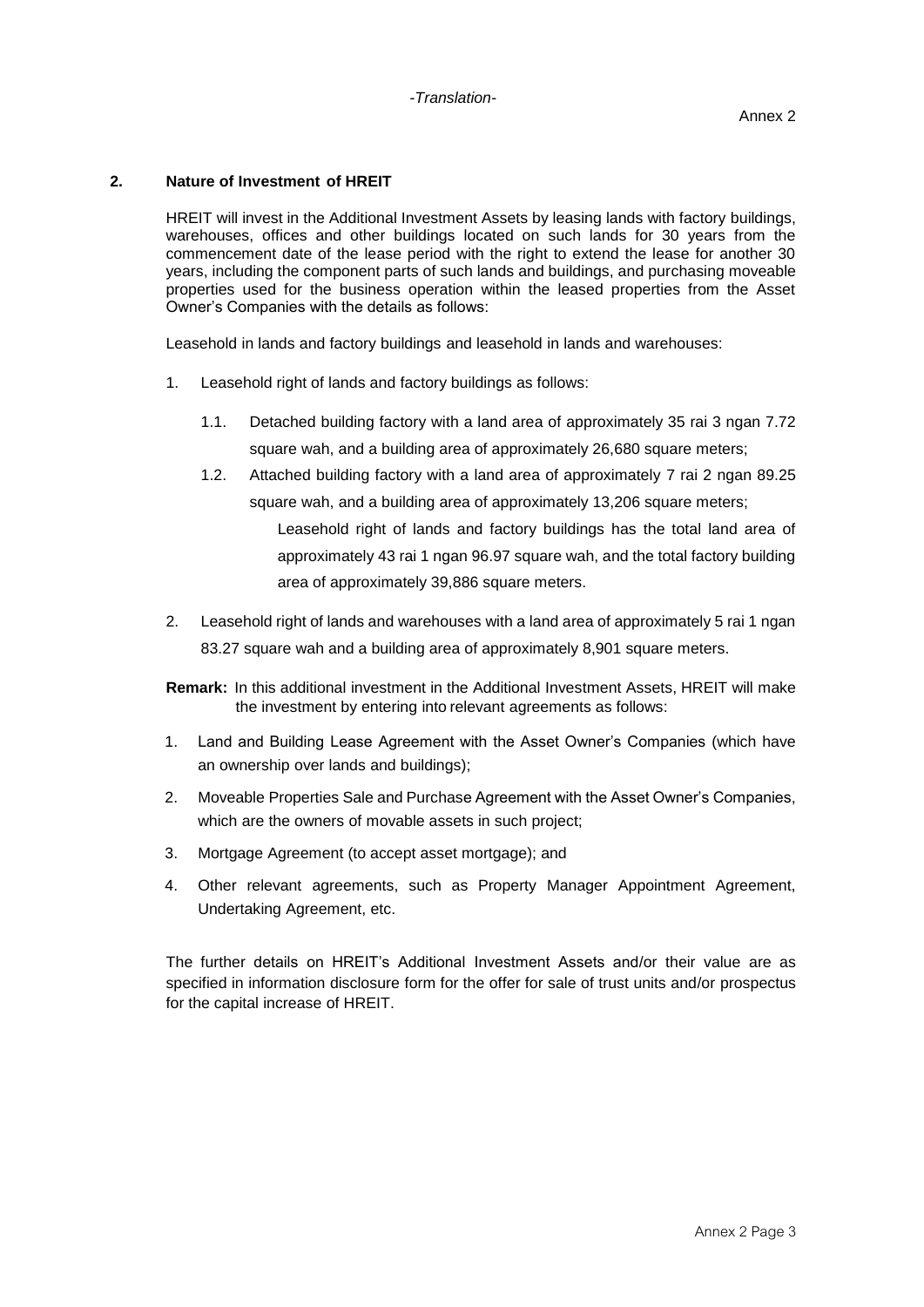*-Translation-*

#### **3. Details of Additional Investment Assets**

#### **3.1 The Details of Additional Investment Assets**

HREIT will consider investing in Additional Investment Assets for a total price of up to 1,356,600,000 Baht (One Thousand Three hundred Fiftysix million Six hundred thousand Baht), comprised of the value of land and building lease and the purchase value of any related movable properties used for the business operation within the leased properties (exclusive of value added tax, registration fee and specific business tax, other relevant fees and expenses). The details of each project as of 30 April 2020 are as follows:

|     | Project/                                                    |                  | Approximately            | <b>Building</b>                                              | <b>Title</b>     | Approximately Land Area |      |               | Average<br>age of       | Type of Investment     |           | leased by                                                                                                                                                                                                                                                             |
|-----|-------------------------------------------------------------|------------------|--------------------------|--------------------------------------------------------------|------------------|-------------------------|------|---------------|-------------------------|------------------------|-----------|-----------------------------------------------------------------------------------------------------------------------------------------------------------------------------------------------------------------------------------------------------------------------|
| No. | Industrial<br><b>Estate</b>                                 | Unit             | building area<br>(sq.m.) | <b>Details</b>                                               | Deed<br>No.      | Rai                     | Ngan | Square<br>Wah | building<br>(years)     | Land                   | Factory   | lessees                                                                                                                                                                                                                                                               |
| 1.  | <b>WHA</b><br>Chonburi<br>Industrial<br>Estate 1            | $Z.62+$<br>Z.62B | 3,360                    | <b>Building</b><br>0f<br>Reinforced<br>concrete<br>one floor | 52626,<br>234134 | 6                       | 0    | 31.60         | 0 years<br>6<br>months  | Leasehold              | Leasehold | $\mathsf{x}$<br>The Asset<br>Owner's<br>Companies<br>received Letter<br>of Intent from a<br>potential lessee<br>which is<br>currently in the<br>stage of<br>negotiation<br>process for<br><b>Building and</b><br>Land Lease<br>Agreement and<br>Service<br>Agreement. |
| 2.  | <b>WHA</b><br>Eastern<br>Seaboard<br>Industrial<br>Estate 1 | <b>FZ27</b><br>B | 3,820                    | <b>Building</b><br>of<br>Reinforced<br>concrete<br>one floor | 19278            | 4                       | 1    | 87.20         | 11 years<br>8<br>months | Leasehold<br>(Partial) | Leasehold | $\checkmark$                                                                                                                                                                                                                                                          |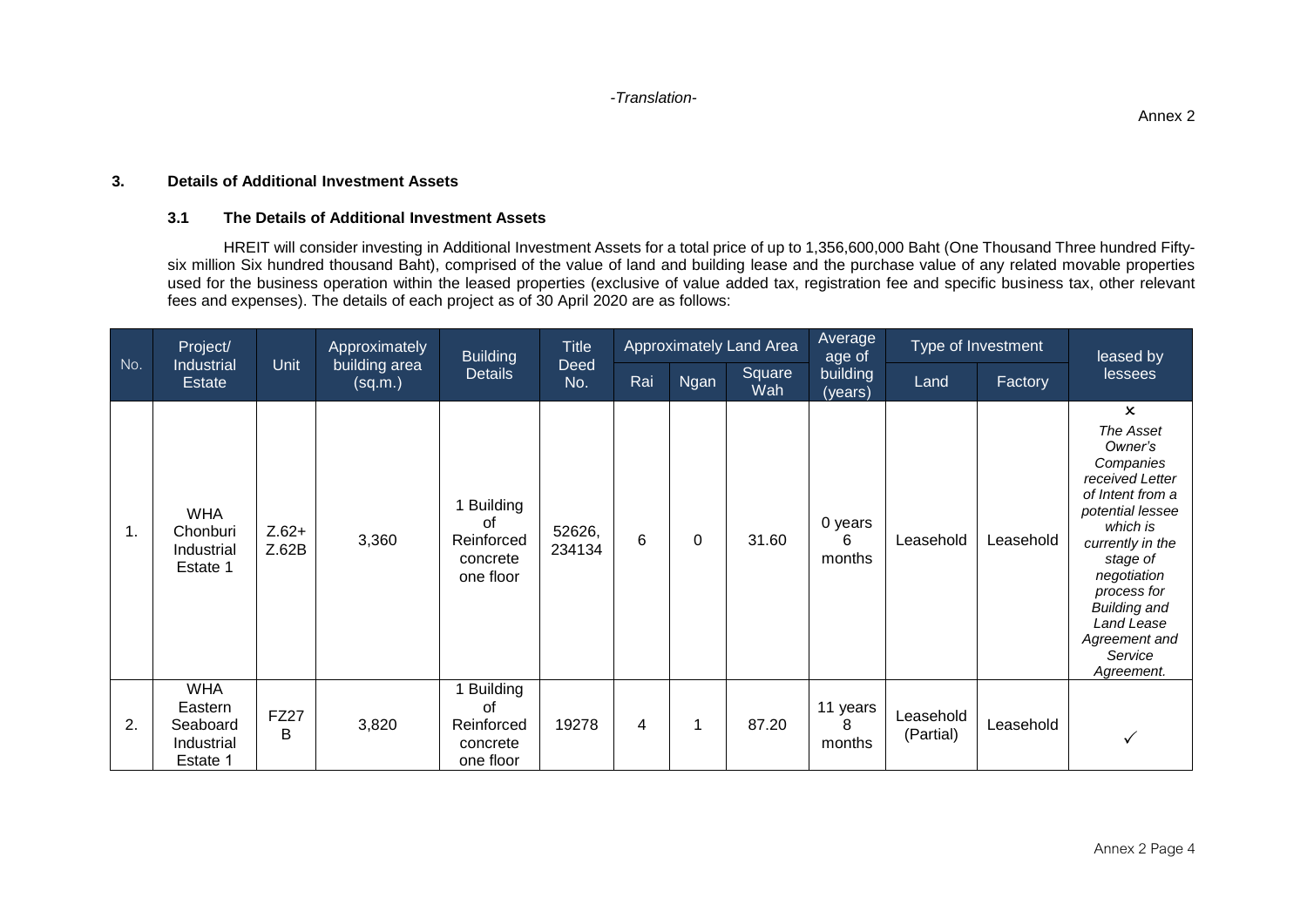|                                                            | Project/                    |                 | Approximately            | <b>Building</b>                                                | <b>Title</b>       | <b>Approximately Land Area</b> |                |               | Average<br>age of       | Type of Investment     |           | leased by                 |  |
|------------------------------------------------------------|-----------------------------|-----------------|--------------------------|----------------------------------------------------------------|--------------------|--------------------------------|----------------|---------------|-------------------------|------------------------|-----------|---------------------------|--|
| No.                                                        | Industrial<br><b>Estate</b> | Unit            | building area<br>(sq.m.) | <b>Details</b>                                                 | <b>Deed</b><br>No. | Rai                            | Ngan           | Square<br>Wah | building<br>(years)     | Land                   | Factory   | lessees                   |  |
| 3.                                                         |                             | <b>FZ28</b>     | 5,640                    | 1 Building<br>of<br>Reinforced<br>concrete<br>one floor        | 17014              | 6                              | 3              | 21.62         | 7 year 7<br>months      | Leasehold<br>(Partial) | Leasehold | $\checkmark$              |  |
| 4.                                                         |                             | D45             | 3,372                    | 1 Building<br><b>of</b><br>Reinforced<br>concrete<br>one floor | 26792              | 4                              | $\overline{2}$ | 6.00          | 8 years<br>5<br>months  | Leasehold<br>(Partial) | Leasehold | $\checkmark$              |  |
| 5.                                                         |                             | D46             | 3,260                    | 1 Building<br>of<br>Reinforced<br>concrete<br>one floor        | 26793              | 4                              | $\overline{2}$ | 33.90         | 8 years<br>3<br>months  | Leasehold              | Leasehold | $\boldsymbol{\mathsf{x}}$ |  |
| 6.                                                         |                             | D47             | 2,988                    | 1 Building<br>οf<br>Reinforced<br>concrete<br>one floor        | 26795,<br>170699   | 4                              | 1              | 72.20         | 7 years<br>10<br>months | Leasehold<br>(Partial) | Leasehold | $\checkmark$              |  |
| 7.                                                         |                             | H <sub>04</sub> | 4,240                    | 1 Building<br>of<br>Reinforced<br>concrete<br>one floor        | 175592             | 4                              | 3              | 55.20         | 7 years<br>4<br>months  | Leasehold<br>(Partial) | Leasehold | $\checkmark$              |  |
| <b>Detached Building</b><br><b>Factory Assets in Total</b> |                             |                 | 26,680                   |                                                                | ۰.                 | 35                             | 3              | 7.72          |                         |                        |           |                           |  |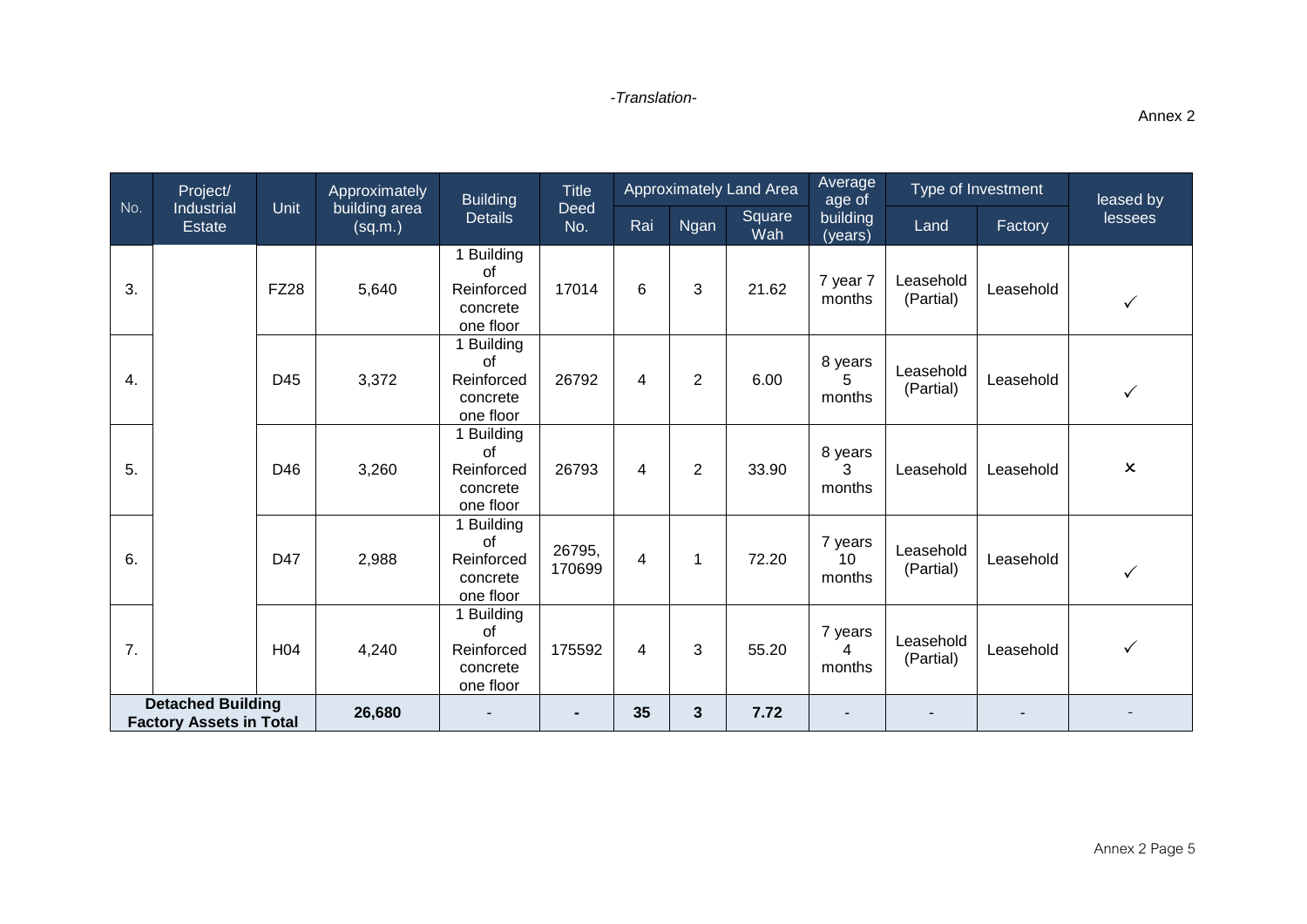|                                                                      | Project/                             |                                           | Approximately<br>building area<br>(sq.m.) | <b>Building</b><br><b>Details</b>                                                    | <b>Title</b><br>Deed<br>No. | Approximately Land Area |                |               | Average<br>age of      | Type of Investment     |           | leased by      |
|----------------------------------------------------------------------|--------------------------------------|-------------------------------------------|-------------------------------------------|--------------------------------------------------------------------------------------|-----------------------------|-------------------------|----------------|---------------|------------------------|------------------------|-----------|----------------|
| No.                                                                  | Industrial<br>Estate                 | <b>Unit</b>                               |                                           |                                                                                      |                             | Rai                     | <b>Ngan</b>    | Square<br>Wah | building<br>(years)    | Land                   | Factory   | <b>lessees</b> |
| 8                                                                    | <b>WHA</b><br>Chonburi<br>Industrial | <b>B6B,</b><br><b>B6C,</b><br>B6D,<br>B6E | 2,352                                     | Building of<br>Reinforced<br>concrete<br>one floor<br>with<br>mezzanine<br>(5 Units) | 90909                       | 1                       | 1              | 6.25          | 6 years<br>months      | Leasehold<br>(Partial) | Leasehold | $\checkmark$   |
| 9                                                                    | Estate 1                             | A08E                                      | 1,152                                     | Building of<br>Reinforced<br>concrete<br>one floor                                   | 90924                       | $\mathbf 0$             | $\overline{2}$ | 61.00         | 7 years<br>months      | Leasehold<br>(Partial) | Leasehold | ✓              |
| 10                                                                   | <b>WHA</b><br>Saraburi               | 142/2                                     | 4,662                                     | Building of<br>Reinforced<br>concrete<br>one floor                                   | 27145,                      |                         | 5<br>3         | 22.00         | 7 years<br>5<br>months | Leasehold<br>(Partial) | Leasehold |                |
| 11                                                                   | Industrial<br>Land                   | 142/4                                     | 5,040                                     | with<br>mezzanine<br>(3 Units)                                                       | 55384                       |                         |                |               | 7 years<br>5<br>months | Leasehold<br>(Partial) | Leasehold | $\checkmark$   |
| <b>Attached Building</b><br><b>Factory</b><br><b>Assets in Total</b> |                                      | 13,206                                    |                                           | $\blacksquare$                                                                       | $\overline{7}$              | $\overline{2}$          | 89.25          |               |                        |                        |           |                |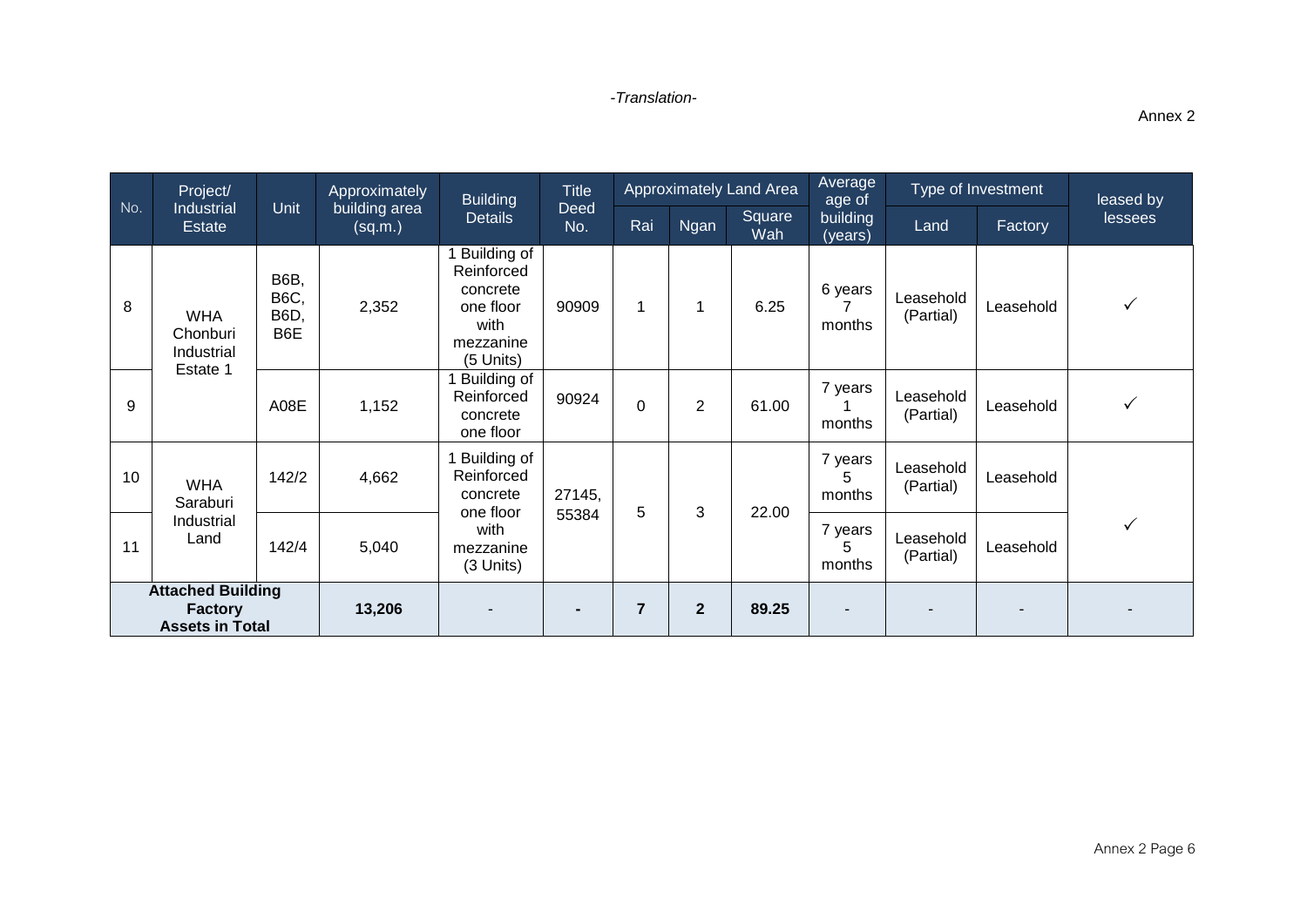|                                     | Project/                          |                | Approximately<br>building area<br>(sq.m.) | <b>Building</b><br><b>Details</b>                                                              | <b>Title</b><br>Deed<br>No. | Approximately Land Area |             |                          | Average<br>age of      | Type of Investment     |           | leased by                 |
|-------------------------------------|-----------------------------------|----------------|-------------------------------------------|------------------------------------------------------------------------------------------------|-----------------------------|-------------------------|-------------|--------------------------|------------------------|------------------------|-----------|---------------------------|
| No.                                 | <b>Industrial</b><br>Estate       | <b>Unit</b>    |                                           |                                                                                                |                             | Rai                     | Ngan        | Square<br>Wah            | building<br>(years)    | Land                   | Factory   | <b>lessees</b>            |
|                                     | <b>WHA</b><br>Logistics<br>Park 2 | <b>B10</b>     | 5,124                                     | 2 Building<br>οf<br>Reinforced<br>concrete<br>one floor<br>with<br>mezzanine<br>(4 Units)      | 229436                      | 3                       | $\mathbf 0$ | 55.52                    | 0 years<br>months      | Leasehold<br>(Partial) | Leasehold | $\boldsymbol{\mathsf{x}}$ |
| 2                                   | <b>WHA</b><br>Logistics<br>Park 4 | D <sub>3</sub> | 3,777                                     | <b>Building</b><br>0f<br>Reinforced<br>concrete<br>one floor<br>with<br>mezzanine<br>(2 Units) | 473                         | $\overline{2}$          | 1           | 27.75                    | 7 years<br>4<br>months | Leasehold<br>(Partial) | Leasehold | $\checkmark$              |
| <b>Warehouse Assets</b><br>in Total |                                   | 8,901          |                                           |                                                                                                | 5                           |                         | 83.27       | $\overline{\phantom{a}}$ |                        |                        |           |                           |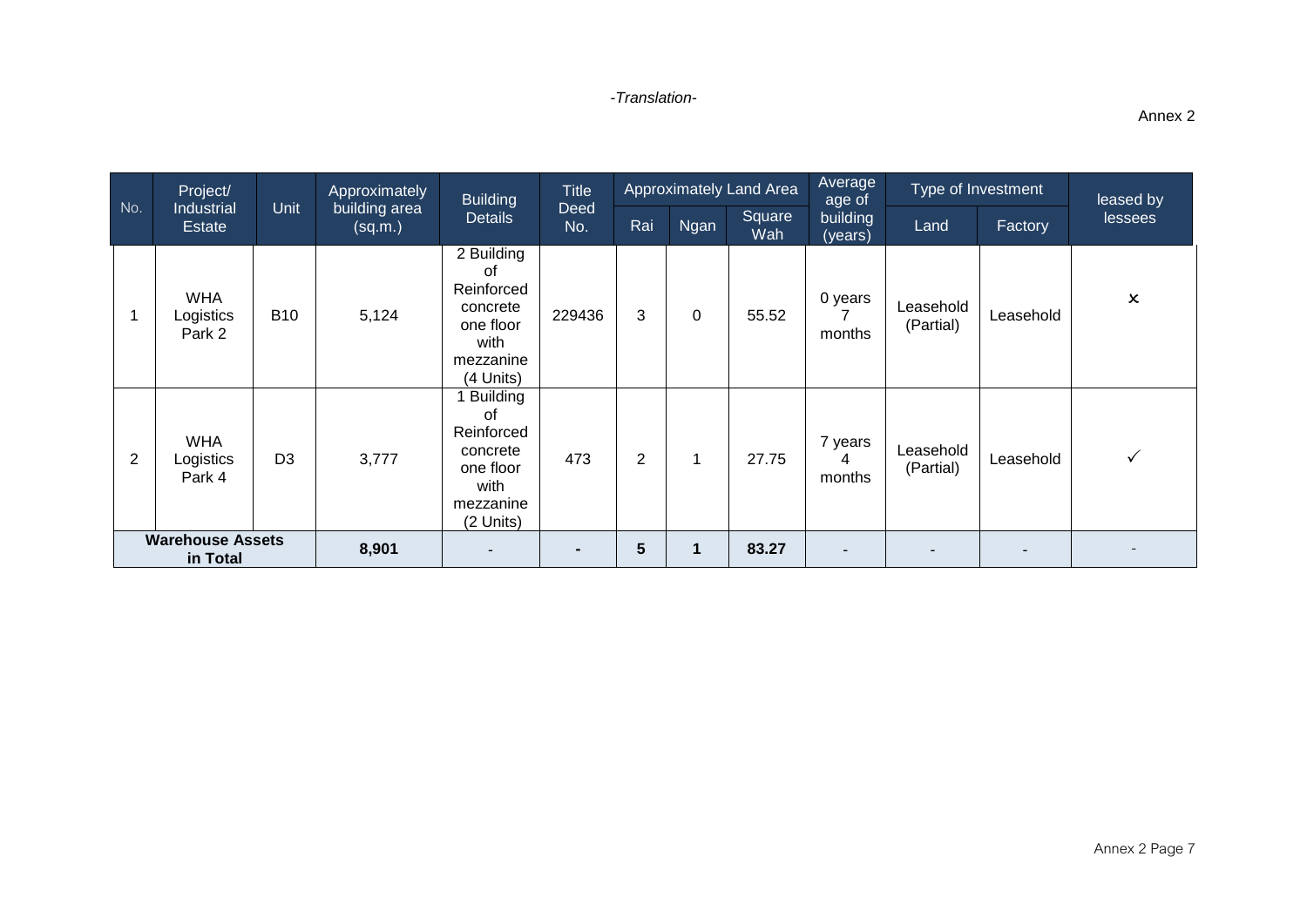# **3.2 The Details of Lease of Additional Investment Assets**

Information on top 5 major lessees by lease area<sup>/1</sup>

| No.            | Name of<br>Tenant                                         | Percent of total<br>leasable (%) | Lease term<br>(years)        | Year of<br>lease<br>expiration<br>(A.D.) | Nationality | Type of<br>business |
|----------------|-----------------------------------------------------------|----------------------------------|------------------------------|------------------------------------------|-------------|---------------------|
| 1              | Nittsu Shoji<br>(Thailand) Co.,<br>Ltd.                   | 24.0                             | 3<br>(Renewal for 1<br>year) | 2021                                     | Japan       | Logistics           |
| $\overline{2}$ | BNL (Thailand)<br>Ltd.                                    | 14.0                             | 3                            | 2022                                     | UK.         | Consumer            |
| 3              | Hi-Tech Mould<br>and Plastics<br>(Thailand) Co.,<br>Ltd.  | 10.5                             | 3                            | 2022                                     | China       | Auto & Parts        |
| 4              | <b>EUP Electric</b><br>Vehicle<br>(Thailand) Co.,<br>Ltd. | 9.5                              | 3                            | 2022                                     | China       | Auto & Parts        |
| 5              | Misumi<br>(Thailand) Co.,<br>Ltd.                         | 9.3                              | 3                            | 2022                                     | Japan       | Logistics           |

*Source: Asset Owners' Companies*

*Remark: /1 Information as of 27 May 2020*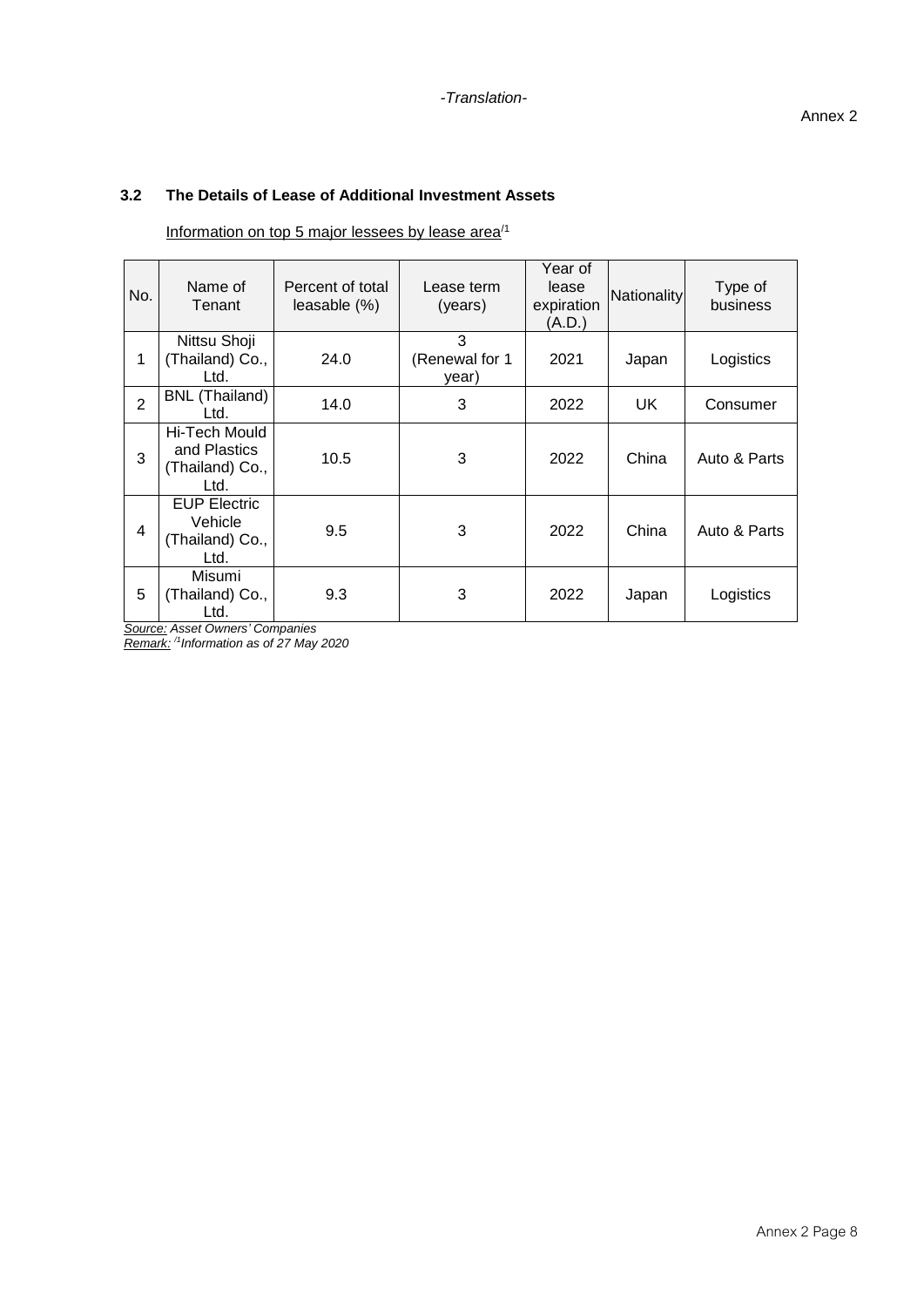### **3.3 Projected Income of HREIT in the first year**

Projected income receivable by HREIT during the first year after the Additional Investment will consist of income from rent and service fee and compensation for the rent fee. The details of projected annual income from 1 January 2021 – 31 December 2021 are as follows:

|                                                                                                                                  | <b>Existing</b><br><b>Immovable</b><br><b>Properties</b><br><b>Baht Million</b> | <b>Immovable</b><br><b>Properties</b><br>after 3rd<br><b>Additional</b><br><b>Investment</b><br><b>Baht Million</b> |
|----------------------------------------------------------------------------------------------------------------------------------|---------------------------------------------------------------------------------|---------------------------------------------------------------------------------------------------------------------|
| Rental and service income                                                                                                        | 686.85                                                                          | 790.56                                                                                                              |
| Other income                                                                                                                     | 0.95                                                                            | 1.10                                                                                                                |
| <b>Total Revenue</b>                                                                                                             | 687.80                                                                          | 791.66                                                                                                              |
| Property management fee                                                                                                          | 47.52                                                                           | 52.70                                                                                                               |
| Net property income                                                                                                              | 640.28                                                                          | 738.96                                                                                                              |
| Management fee and trust management expense                                                                                      | 40.66                                                                           | 44.86                                                                                                               |
| Amortisation of Issuance costs                                                                                                   | 12.04                                                                           | 12.04                                                                                                               |
| Issuance costs for the additional investment no.3                                                                                |                                                                                 | 44.13                                                                                                               |
| Interest expenses                                                                                                                | 114.62                                                                          | 123.43                                                                                                              |
| Net profit available for benefits distribution                                                                                   | 472.96                                                                          | 514.50                                                                                                              |
| Add back (deduct) Non-cash rental and service income                                                                             | 0.30                                                                            | (0.29)                                                                                                              |
| Deduct Deferred property management fee                                                                                          | (1.30)                                                                          | (1.30)                                                                                                              |
| Add back Interest payable and prepaid bank fees                                                                                  | 3.82                                                                            | 22.52                                                                                                               |
| Net cash available for benefits distribution                                                                                     | 475.78                                                                          | 535.43                                                                                                              |
| Add back Excess liquidity from amortisation of issuance cost<br>Add back Excess liquidity from issuance costs for the additional | 12.04                                                                           | 12.04                                                                                                               |
| investment no.3                                                                                                                  |                                                                                 | 44.13                                                                                                               |
| Deduct Value added tax payable                                                                                                   | (3.69)                                                                          | (2.22)                                                                                                              |
| Net cash available for benefits distribution and capital<br>reduction                                                            | 484.13                                                                          | 589.38                                                                                                              |
| Projected benefits distribution and capital reduction rate (%)                                                                   | 97.00                                                                           | 97.00                                                                                                               |
| Projected net cash for benefits distribution and capital<br>reduction                                                            | 469.61                                                                          | 571.70                                                                                                              |
| Projected benefits distribution and capital reduction<br>- Benefits distribution<br>- Capital reduction                          | 469.61                                                                          | 514.50<br>57.20                                                                                                     |
|                                                                                                                                  | 469.61                                                                          | 571.70                                                                                                              |
| Benefits distribution and capital reduction                                                                                      |                                                                                 |                                                                                                                     |
| Number of trust units (million units) <sup>/1</sup><br>Projected benefits distribution and capital reduction per<br>unit (Baht)  | 702.63                                                                          | 830.53                                                                                                              |
| - Benefits distribution per unit                                                                                                 | 0.67                                                                            | 0.62                                                                                                                |
| - Capital reduction per unit                                                                                                     |                                                                                 | 0.07                                                                                                                |
| benefits distribution and capital reduction per unit                                                                             | 0.67                                                                            | 0.69                                                                                                                |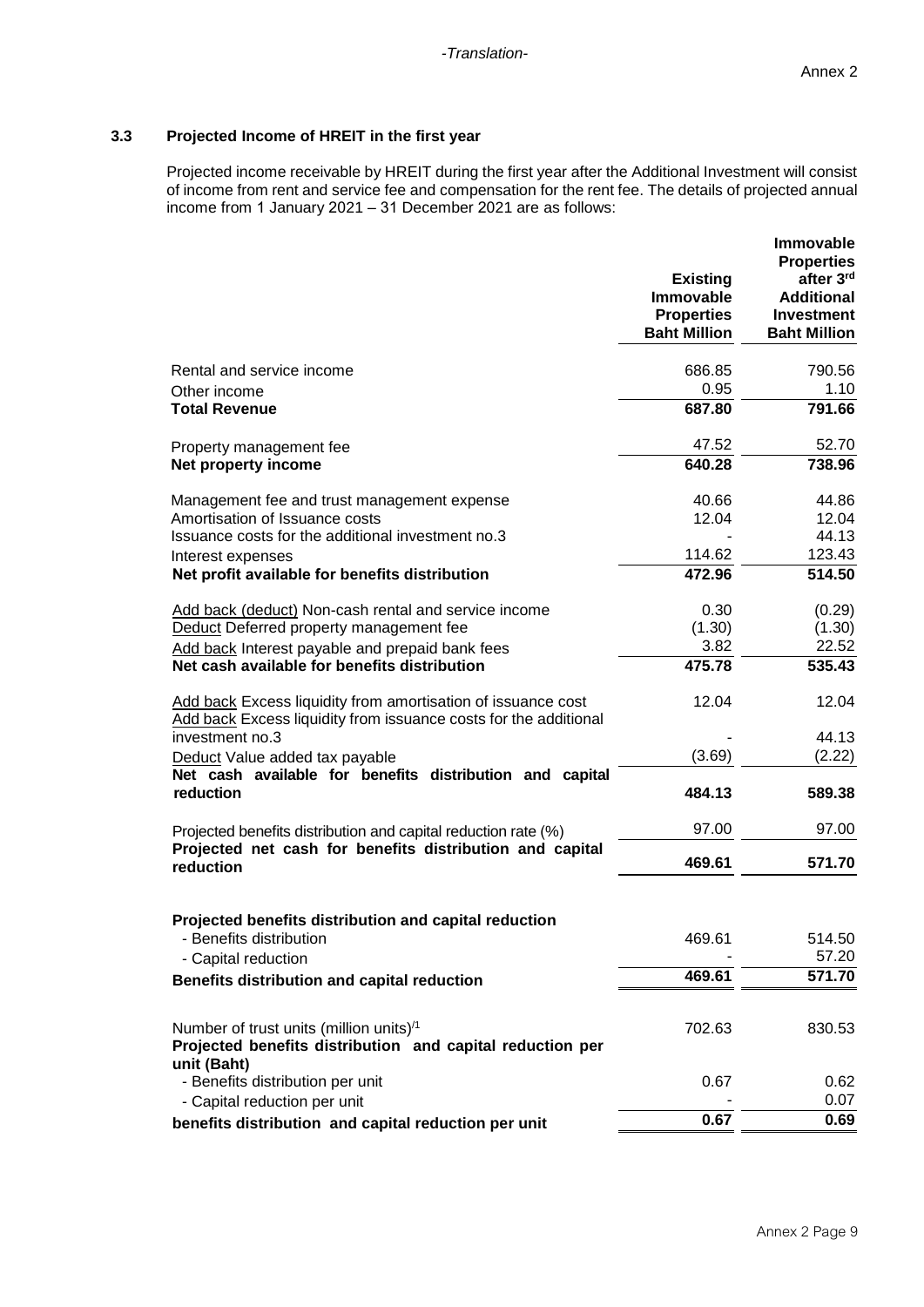### **For unrealised loss on devaluation of straight-line leasehold rights/**<sup>2</sup> **(Baht)**

| Benefits distribution and capital reduction per unit | 0.67                     | 0.69 |
|------------------------------------------------------|--------------------------|------|
| - Straight-line capital reduction per unit           | 0.24                     | 0.23 |
| - Capital reduction per unit                         | $\overline{\phantom{a}}$ | 0.07 |
| - Benefits distribution per unit                     | 0.43                     | 0.39 |
|                                                      |                          |      |

- $11$  The number of trust units is for illustrative purpose only. The final issuing and offering number of trust unit may be more, less or equal to the projection.
- <sup>/2</sup> Where there is a reduction in the appraised values of the leasehold rights of the existing properties under the Trust for the initial investment and the additional investment no. 1 and no. 2, an unrealised loss on devaluation of leasehold rights will be recognised on the assumption that the loss is equal to the outstanding balance of leasehold rights after amortisation, using the straight-line method over the lease term. However, the values of leasehold rights at the end of the period depend on the appraised values determined by independent appraisers. There are many factors that affect the calculation of values of leasehold rights e.g. the rental rate, growth rate in rental income, discount rate, etc., which may increase, decrease or leave the values of leasehold rights the same. Therefore, the projected benefits distribution and capital reduction per unit using straight-line method as set out above (amortising the values of leasehold rights consistently over the lease term) is an example of the potential impact if the values of leasehold rights are amortised consistently throughout the lease term only.

Summary of Details of the Investment in Property and HREIT's Maximum Value for Investment in Property

| Assets in which HREIT will additionally invest                                                                                                                                                                          |                                                                                                                                    |  |  |  |  |  |  |  |
|-------------------------------------------------------------------------------------------------------------------------------------------------------------------------------------------------------------------------|------------------------------------------------------------------------------------------------------------------------------------|--|--|--|--|--|--|--|
| Land area in which HREIT will invest                                                                                                                                                                                    | 48 Rai 3 Ngan 80.24 Square Wah                                                                                                     |  |  |  |  |  |  |  |
|                                                                                                                                                                                                                         | <b>Characteristics of HREIT's investment</b>                                                                                       |  |  |  |  |  |  |  |
| WHA Chonburi Industrial Estate 1<br>(WHA CIE1)                                                                                                                                                                          | Land and building leased from WHA Industrial Building<br>Co., Ltd. and WHA Industrial Development Public<br><b>Company Limited</b> |  |  |  |  |  |  |  |
| <b>WHA Eastern Seaboard Industrial Estate</b><br>1 (WHA ESIE1)                                                                                                                                                          | Land and building leased from WHA Eastern Seaboard<br>Industrial Estate Co., Ltd.                                                  |  |  |  |  |  |  |  |
| <b>WHA Saraburi Industrial Land</b><br>(WHA SIL)                                                                                                                                                                        | Land and building leased from WHA Industrial Building<br>Co., Ltd.                                                                 |  |  |  |  |  |  |  |
| WHA Logistics Park 2<br>(WHA LP 2)                                                                                                                                                                                      | Land and building leased from WHA Eastern Seaboard<br>Industrial Estate Co., Ltd.                                                  |  |  |  |  |  |  |  |
| <b>WHA Logistics Park 4</b><br>Land and building leased from WHA Industrial Building<br>(WHA LP 4)<br>Co., Ltd.                                                                                                         |                                                                                                                                    |  |  |  |  |  |  |  |
| Approximate overall rental area which HREIT will invest (square meter)                                                                                                                                                  |                                                                                                                                    |  |  |  |  |  |  |  |
| <b>Building area</b>                                                                                                                                                                                                    | 48.787                                                                                                                             |  |  |  |  |  |  |  |
| Appraisal value of assets in which HREIT will invest <sup>1</sup> (Baht)                                                                                                                                                |                                                                                                                                    |  |  |  |  |  |  |  |
| Appraisal value made by Siam City Appraisal Co., Ltd.                                                                                                                                                                   | 1,348,910,000                                                                                                                      |  |  |  |  |  |  |  |
| Appraisal value made by Grand Asset Advisory Co., Ltd.                                                                                                                                                                  | 1,292,000,000                                                                                                                      |  |  |  |  |  |  |  |
| Highest value in which HREIT will invest in immovable<br>properties (exclusive of value added tax, registration fees<br>and specific business tax, as well as other relevant fees and<br>expenses) not exceeding (Baht) | 1,356,600,000                                                                                                                      |  |  |  |  |  |  |  |
| Rental fee for extend the lease for another 30 years (Baht)<br>$\sim$ 0004 $\sim$ 5 $\sim$ 5 $\sim$ 4 $\sim$ 5 $\sim$ 4 $\sim$ 4 $\sim$ 5 $\sim$ 5 $\sim$ 5 $\sim$                                                      | 80,000,000                                                                                                                         |  |  |  |  |  |  |  |

 $<sup>11</sup>$  Appraised value as of 1 January 2021 which is the date the HREIT expects to invest in Additional Investment Assets</sup>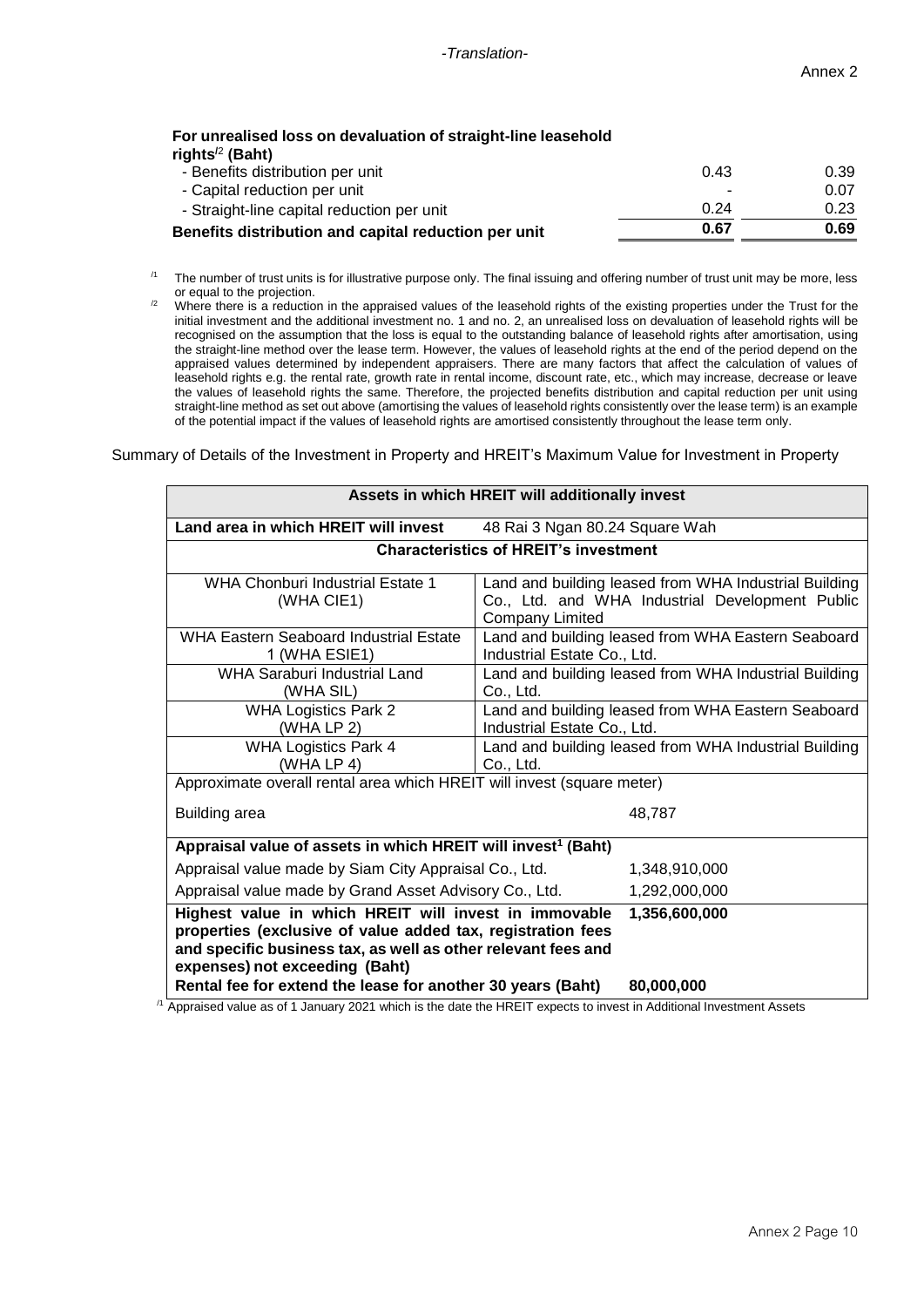#### **4. Summary of Information on HREIT's Current Investment Assets and Additional Investment Assets**

The main assets in which HREIT currently invested are leasehold in property in the type of 1) Ready-Built Factories in the type of Detached Building, totaling 29 units with a total area of approximately 141,978 square meters, 2) Ready-Built Factories in the type of Attached Building, totaling 79 units with a total area of approximately 89,006 square meters, and 3) Ready-Built Warehouses, totaling 23 units with a total area of approximately 101,521 square meters, totaling 131 units with total 332,505 square meters. All of which are located in a total area of approximately 304 Rai 0 Ngan 54.38 square wah. The details of which are as follows:

- **(1) WHA Chonburi Industrial Estate 1 (WHA CIE 1)** located at Tambon Bo Win, Amphoe Sri Racha, Chonburi Province, including leasehold in land which is lease of land totaling 5 land title deeds with the total area of 18 rai 0 ngan 29.30 square wah, leasehold in factory buildings totaling 19 units with the total building area of approximately 17,712 square meters, and ownership in other assets which are component of such lands and buildings, equipment, accessories, M&E systems within the building and other assets which are related and necessary for utilization of lands and buildings in the project.
- **(2) Eastern Seaboard Industrial Estate (Rayong) (ESIE)** located at Tambon Tasit, Amphoe Pluak Daeng, Rayong Province, including leasehold in land which is partial lease of land totaling 7 land title deeds with the total area of 45 rai 0 ngan 25.40 square wah, leasehold in factory buildings totaling 41 units with a leased area of approximately 57,752 square meters, and ownership in other assets which are component of such lands and buildings, equipment, accessories, M&E systems within the building and other assets which are related and necessary for utilization of lands and buildings in the project.
- **(3) WHA Eastern Seaboard Industrial Estate 1 (WHA ESIE 1)** located at Tambon Tasit, Amphoe Pluak Daeng, Rayong Province and Tambon Khao Khan Song, Amphoe Si Racha, Chonburi Province, including leasehold in land which is land lease and partial lease of 24 land title deeds with the total area of 144 rai 1 ngan 35.18 square wah, leasehold in factory buildings totaling 32 units with a total building area of approximately 127,508 square meters, and ownership in other assets which are component of such lands and buildings, equipment, accessories, M&E systems within the building and other assets which are related and necessary for utilization of lands and buildings in the project.
- **(4) WHA Logistics Park 1 (WHA LP 1)** located at Tambon Khao Khan Song, Amphoe Sri Racha, Chonburi Province, including leasehold in land which is lease of land totaling 2 land title deeds with the total area of 10 rai 1 ngan 75.00 square wah, leasehold in factory buildings totaling 2 units with the total building area of approximately 16,820 square meters, and ownership in other assets which are component of such lands and buildings, equipment, accessories, M&E systems within the building and other assets which are related and necessary for utilization of lands and buildings in the project.
- **(5) WHA Logistics Park 2 (WHA LP 2)** located at Tambon Khao Khan Song, Amphoe Sri Racha, Chonburi Province, including leasehold in land which is lease of land totaling 2 land title deeds with the total area of 39 rai 2 ngan 58.00 square wah, leasehold in factory buildings totaling 11 units with the total building area of approximately 50,996 square meters, and ownership in other assets which are component of such lands and buildings, equipment, accessories, M&E systems within the building and other assets which are related and necessary for utilization of lands and buildings in the project.
- **(6) WHA Logistics Park 4 (WHA LP 4)** located at Tambon Pluak Daeng, Amphoe Pluak Daeng, Rayong Province, including leasehold in land which is lease and partial lease of land totaling 4 land title deeds with the total area of 20 rai 1 ngan 37.50 square wah, leasehold in factory buildings totaling 10 units with the total building area of approximately 33,705 square meters, and ownership in other assets which are component of such lands and buildings, equipment, accessories, M&E systems within the building and other assets which are related and necessary for utilization of lands and buildings in the project.
- **(7) WHA Saraburi Industrial Land (WHA SIL)** located at Tambon NongPla Mor, Amphoe Nong Khae, Saraburi Province, including leasehold in land which is lease and partial lease of land totaling 5 land title deeds with the total area of 26 rai 0 ngan 94.00 square wah, leasehold in factory buildings totaling 16 units with the total building area of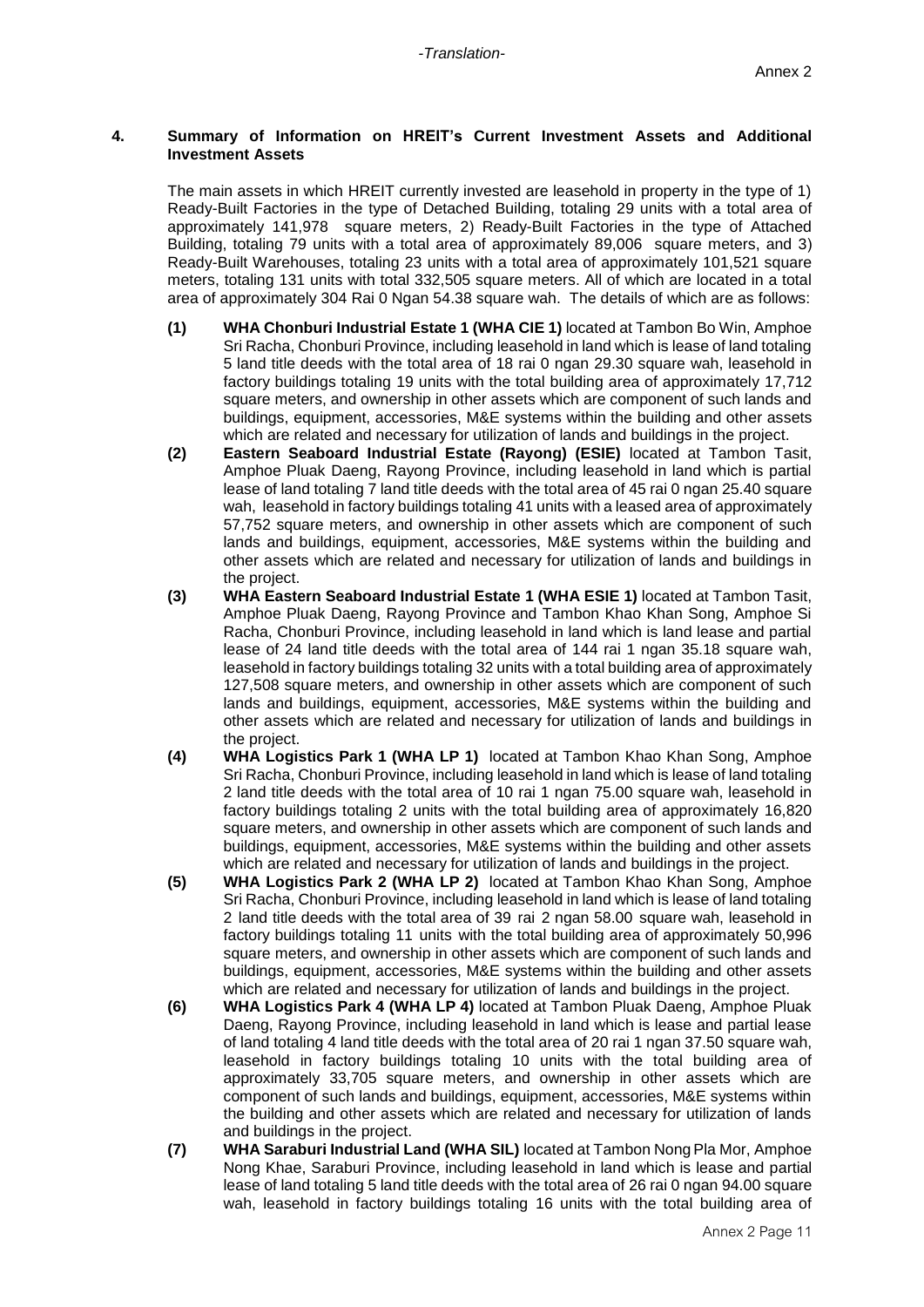approximately 28,012 square meters, and ownership in other assets which are component of such lands and buildings, equipment, accessories, M&E systems within the building and other assets which are related and necessary for utilization of lands and buildings in the project.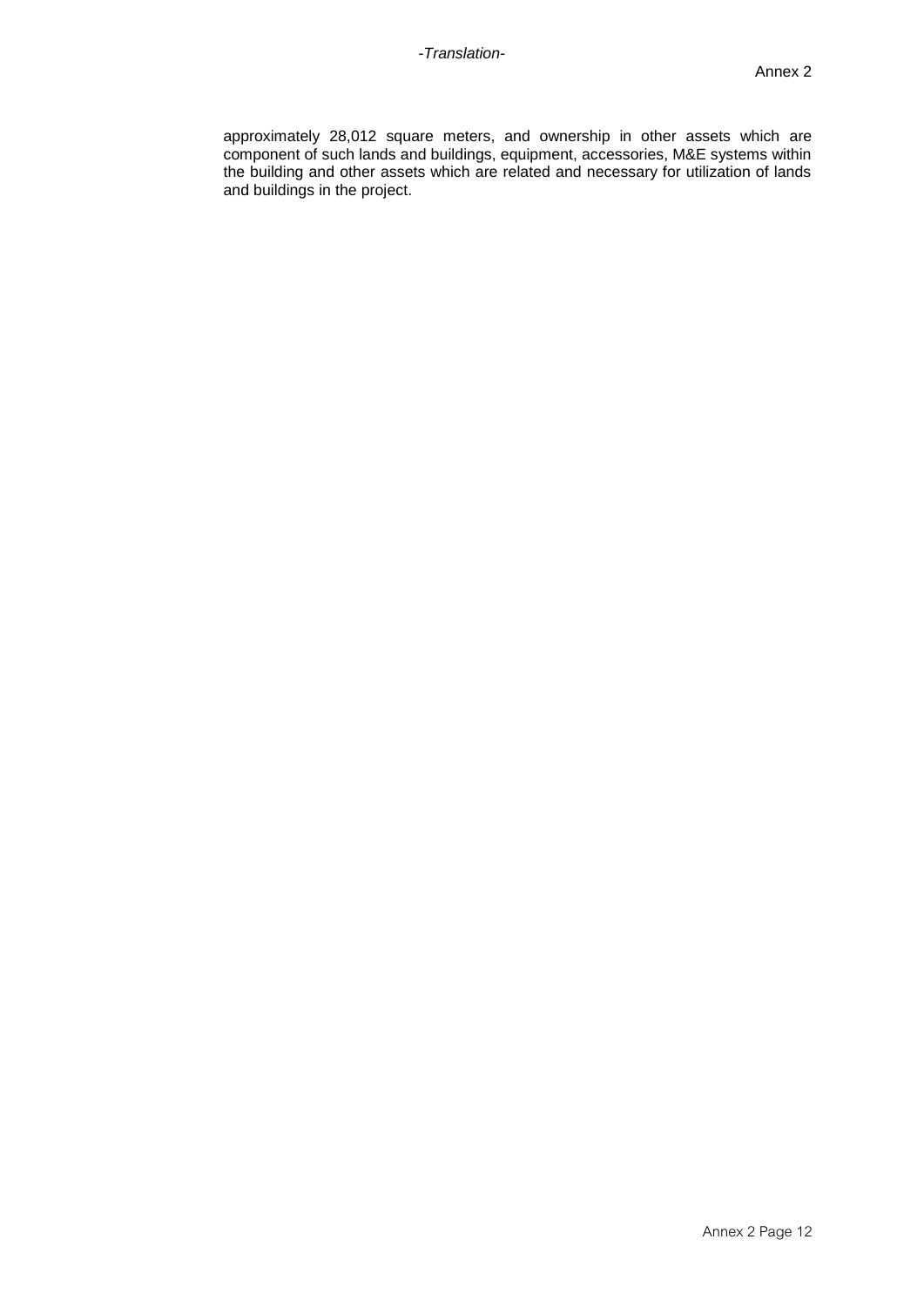## **4.1 Details of HREIT's Main Assets**

|                                                                      |                                             | <b>HREIT's Current Investment Assets</b>     |                |                                          |                                             | <b>HREIT's Additional Investment Assets</b>  |                |                                          | <b>Total Properties after the Additional</b><br><b>Investment</b> |                                              |                |                                          |
|----------------------------------------------------------------------|---------------------------------------------|----------------------------------------------|----------------|------------------------------------------|---------------------------------------------|----------------------------------------------|----------------|------------------------------------------|-------------------------------------------------------------------|----------------------------------------------|----------------|------------------------------------------|
| <b>Project</b>                                                       | Area<br>(Rai-Ngan-<br><b>Square</b><br>Wah) | <b>Building</b><br>Area<br>(Square<br>Metre) | <b>Units</b>   | Rooftop<br>Area $1$<br>(Square<br>Metre) | Area<br>(Rai-Ngan-<br><b>Square</b><br>Wah) | <b>Building</b><br>Area<br>(Square<br>Metre) | <b>Units</b>   | Rooftop<br>Area $1$<br>(Square<br>Metre) | Area<br>(Rai-Ngan-<br><b>Square</b><br>Wah)                       | <b>Building</b><br>Area<br>(Square<br>Metre) | <b>Units</b>   | Rooftop<br>Area $1$<br>(Square<br>Metre) |
| <b>WHA Chonburi</b><br><b>Industrial Estate 1</b><br>(WHA CIE 1)     | 18-0-29.30                                  | 17,712                                       | 19             | 9,072                                    | 7-3-98.85                                   | 6,864                                        | 6              | $\blacksquare$                           | 26-0-28.15                                                        | 24,576                                       | 25             | 9,072                                    |
| Eastern Seaboard<br><b>Industrial Estate</b><br>(Rayong)<br>(ESIE)   | 45-0-25.40                                  | 57,752                                       | 41             | 30,082                                   |                                             |                                              |                |                                          | 45-0-25.40                                                        | 57,752                                       | 41             | 30,082                                   |
| <b>WHA Eastern</b><br>Seaboard Industrial<br>Estate 1<br>(WHA ESIE1) | 144-1-35.18                                 | 127,508                                      | 32             | 68,419                                   | 29-2-76.12                                  | 23,320                                       | 6              |                                          | 174-0-11.30                                                       | 150,828                                      | 38             | 68,419                                   |
| <b>WHA Saraburi</b><br><b>Industrial Land</b><br>(WHA SIL)           | 26-0-94.00                                  | 28,012                                       | 16             | 14,861                                   | 5-3-22.00                                   | 9,702                                        | $\overline{2}$ |                                          | 32-0-16.00                                                        | 37,714                                       | 18             | 14,861                                   |
| <b>WHA Logistics Park 1</b><br>(WHA LP 1)                            | 10-1-75.00                                  | 16,820                                       | $\overline{2}$ | 9,936                                    |                                             |                                              |                |                                          | 10-1-75.00                                                        | 16,820                                       | $\overline{2}$ | 9,936                                    |
| <b>WHA Logistics</b><br>Park 2 (WHA LP 2)                            | 39-2-58.00                                  | 50,996                                       | 11             | 28,440                                   | $3 - 0 - 55.52$                             | 5,124                                        | 1              | $\blacksquare$                           | 42-3-13.52                                                        | 56,120                                       | 12             | 28,440                                   |
| <b>WHA Logistics</b><br>Park 4 (WHA LP 4)                            | 20-1-37.50                                  | 33,705                                       | 10             | 18,838                                   | $2 - 1 - 27.75$                             | 3,777                                        | 1              |                                          | 22-2-65.25                                                        | 37,482                                       | 11             | 18,838                                   |
| Total                                                                | 304-0-54.38                                 | 332,505                                      | 131            | 179,648                                  | 48-3-80.24                                  | 48,787                                       | 16             | $\blacksquare$                           | 353-0-34.62                                                       | 381,292                                      | 147            | 179,648                                  |

*/1 usable roof area*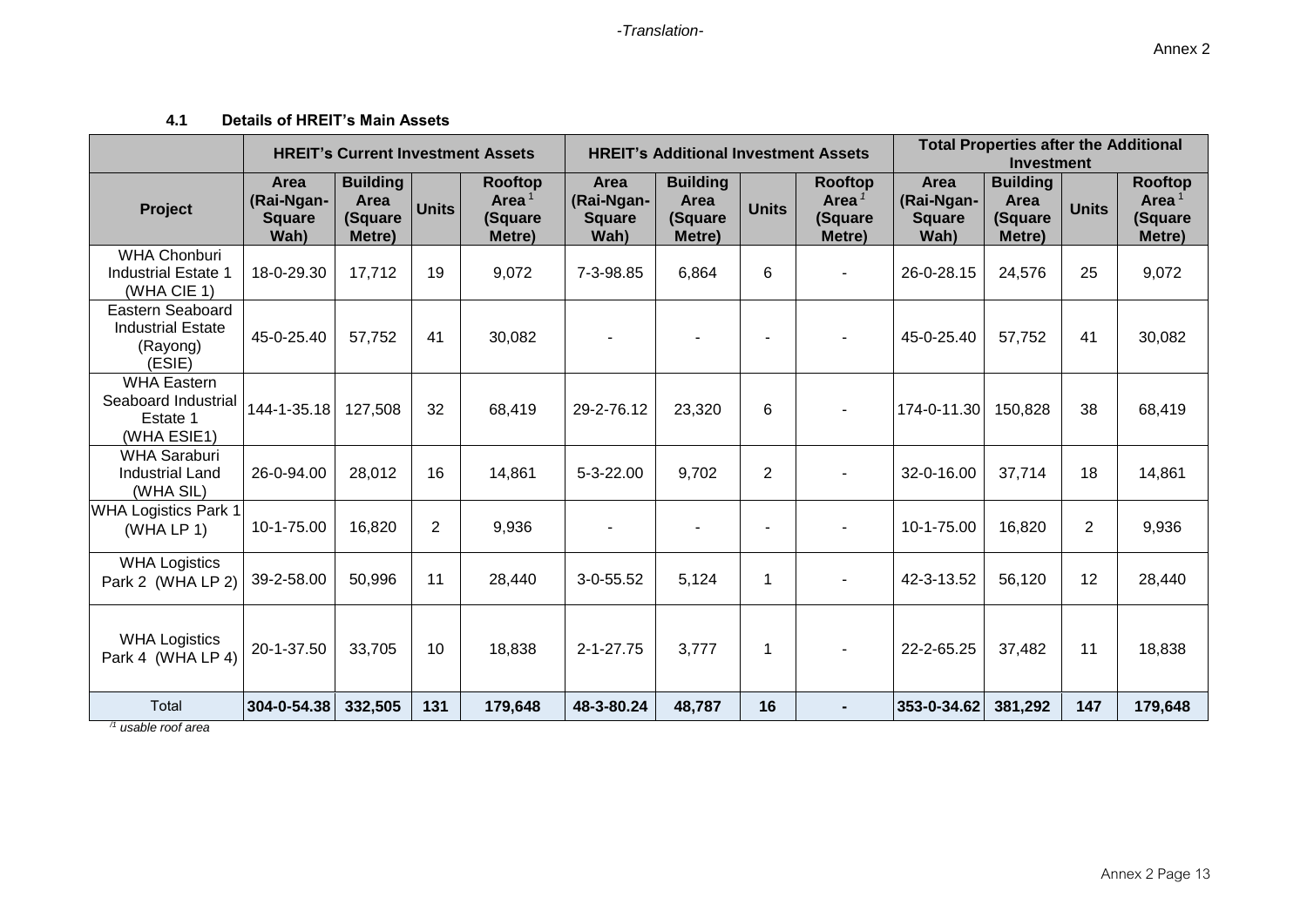

## **4.2 Information of the Lessees of Property Classified by Business Type**



- *Remark:* **/***<sup>1</sup> The existing main assets that HREIT has currently invested in are calculated only from the parts that have lessees (excluding the area that the Asset Owner' Companies agreed to pay the rent to HREIT pursuant to the terms and conditions of the Undertaking Agreement and the area that is in the process of lessee procurement) as of 31 March 2020. Therefore, as of 1 January 2021, the ratio of rental area to total leasable area of the existing main assets that HREIT has invested in may be different from the above depending on the negotiation with the lessees of HREIT towards the end of the agreement.*
	- **/***2 Information as of 27 May 2020, proportion calculated from current lease agreements and the Letter of Intent from a potential lessee for unit Z.62+Z.62B which is currently in the stage of negotiation process for Building and Land Lease Agreement and Service Agreement.*